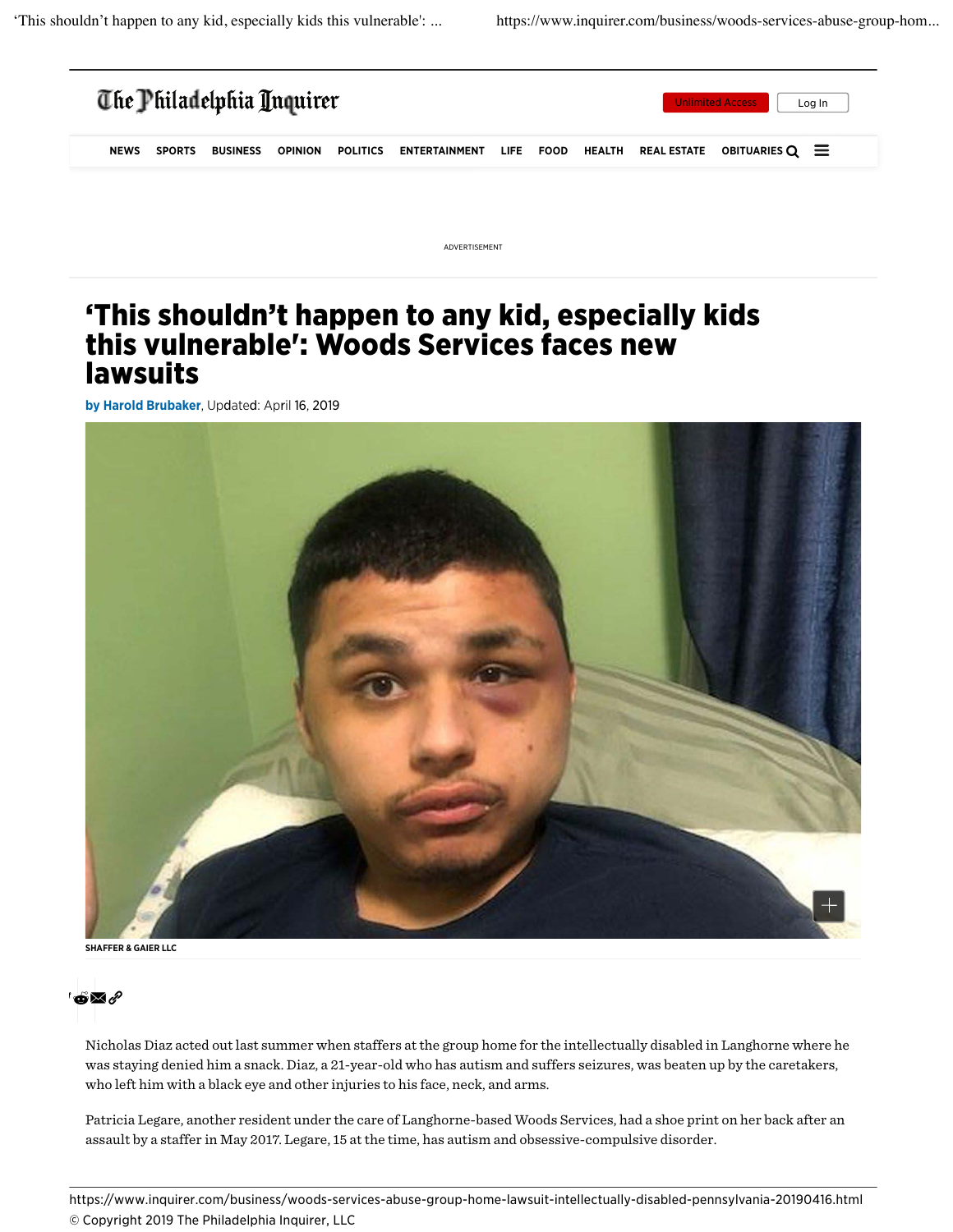## RELATED STORIES

- Report: Abuse and neglect found at Woods Services
- Magellan Behavioral Health launches probe of Woods Services
- Woods Services' defamation suit against DRNY survives dismissal attempt

Those allegations are part of two lawsuits alleging abuse and neglect at Woods, which claims to serve 4,000 children and adults with intellectual and developmental disabilities, behavioral problems, and brain trauma.

"A kid has a shoe print on her back. This is clearly a major problem at the facility," said Michael D. Shaffer, a Center City lawyer who is representing Diaz and Legare. "These kids are defenseless. This shouldn't happen to any kid, especially kids this vulnerable."

ADVERTISEMENT

The complaints on behalf of Diaz and Legare, both New York residents, allege that the victims now have post-traumatic stress disorder and have become fearful of mental health workers.

The Legare lawsuit, filed Monday in U.S. District Court for the Eastern District of Pennsylvania, is Shaffer's fourth against Woods, which had \$134 million in revenue in the year ended June 30, 2018, not including affiliated nonprofits located away from Langhorne.



SHAFFER & GAIER LLC Patricia Legare, now 17, had a foot print on her back from being stomped by a staffer at Woods Services in May 2017, according to a federal lawsuit filed against Woods in Philadelphia Monday.

Woods dismissed the Diaz and Legare complaints as "just the latest effort by the same attorney to market meritless claims against Woods. He repeatedly chooses to 'serve' the media before actually properly serving the complaints in a court of law in an attempt to influence the public and paint a very inaccurate picture of Woods to support his false claims."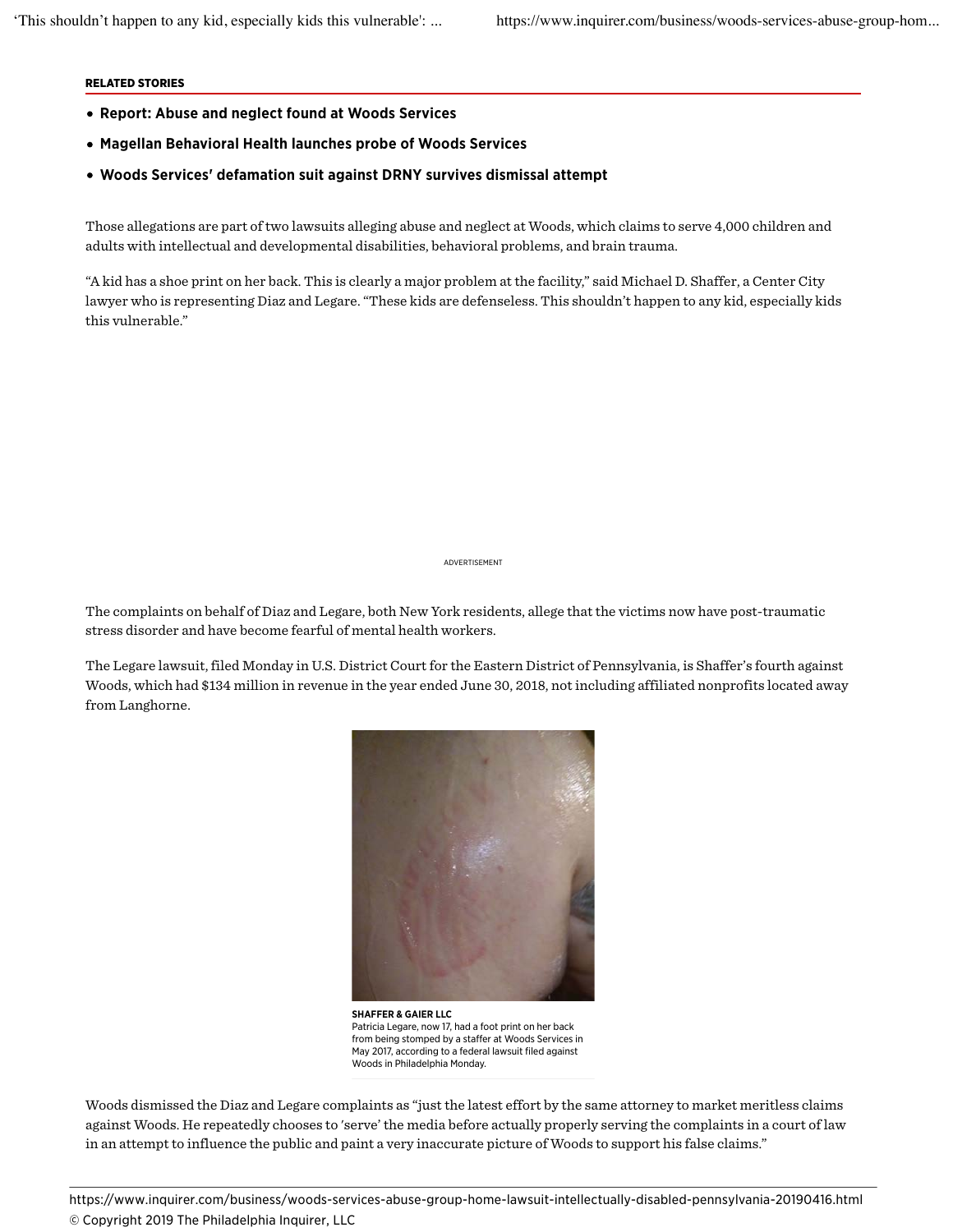In a statement, Cheryl Kauffman, Woods' spokesperson, said, "Woods Services categorically rejects the plaintiff attorney's allegation that Woods has a 'culture of mistreatment and non-reporting,' as nothing could be farther from the truth. T

ADVERTISEMENT

"The fact is our organization is based on a closely supervised, comprehensive protocol of responsibility, accountability, and devoted care. This is a high standard that every employee is expected to uphold. Additionally, we work very closely with all our funders and regulators as we have shared responsibility for the individuals we serve. Simply put, if anything happens that is not according to an individual's care plan, it must be – and is – reported. "

Woods is known for accepting individuals with extremely difficult conditions. Some parents have said no other organization would care for their child. But Shaffer and some advocates for the disabled contend that "Woods has a culture of abuse and neglect that goes unreported because Woods promotes a culture and environment that discourages reporting abuses by its employees," as Shaffer notes in his latest lawsuits.

Shaffer has been working on Woods cases since at least 2017.

In January 2018, he sued Woods in Bucks County Court on behalf of a youth whose nose was broken in an alleged December 2016 assault by a Woods staffer. In that case, Woods did not deny that the assault happened. "The worker acted solely on his own, he did not comply with Woods standards, Woods immediately dismissed him, and Woods called the police who arrested him," Woods said in a statement in response to the lawsuit.

Shaffer filed a lawsuit last August, also in Bucks County, alleging that two boys who also were residents at Woods' Langhorne campus sexually assaulted a mentally incompetent 20-year-old woman during a 2018 Valentine's Day dance. In response to that lawsuit, Woods said, "Hospital records, the police investigation, and Woods own investigation provide clear evidence that categorically refutes the allegations."

Disability Rights New York, an advocacy group, included the assault on Legare in an October 2017 report alleging that "individuals with disabilities at Woods are at risk of serious injury, death, psychological harm, and trauma."



Woods then filed a defamation lawsuit against the New York nonprofit, asking a federal judge to order DRNY, formally known as Disability Advocates Inc., to retract the report, apologize, block DRNY from visiting Woods with the consent and supervision of a neutral third party, and award compensatory and punitive damages.

That suit remains active in U.S. District Court.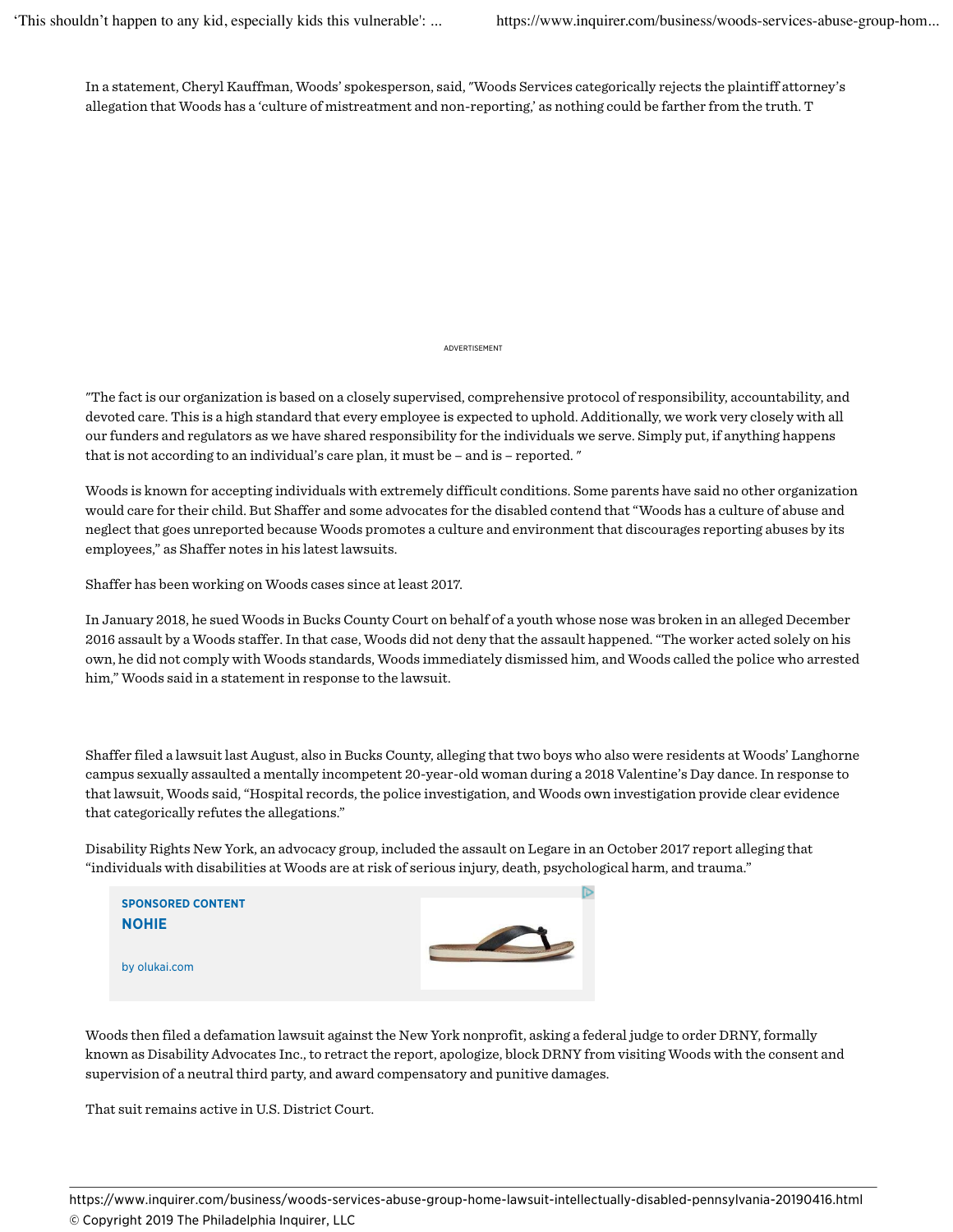

South Jersey trucking firm omitted criminal violation in application for \$79 million tax break, labor union says Catherine Dunn and Andrew Seidman

Fraud claims against Cherry Hill car dealers must be arbitrated, N.J. Supreme Court rules Christian Hetrick

How hackers used little-known credit-card feature to defraud Lansdale woman, \$1.99 at a time Christian Hetrick

## Council approves \$60 million LNG plant in South Philly over climate activist opposition Andrew Maykuth

Gov. Murphy: New Jersey will soon dethrone Nevada as America's sports-betting capital Andrew Maykuth

'Brew unto others': Yards of Philly will make Cape May beer Joseph N. DiStefano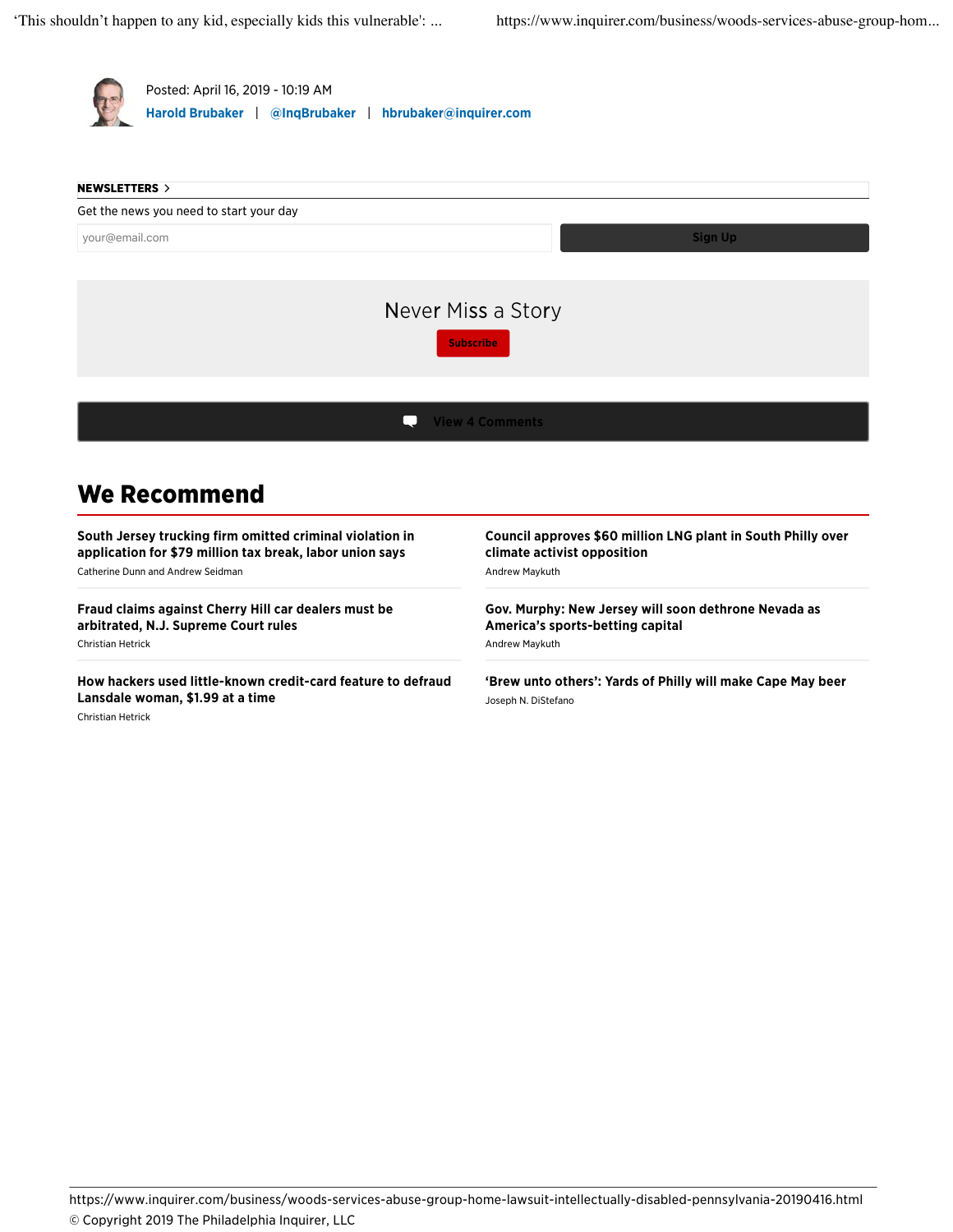'This shouldn't happen to any kid, especially kids this vulnerable': ... https://www.inquirer.com/business/woods-services-abuse-group-hom...

ADVERTISEMENT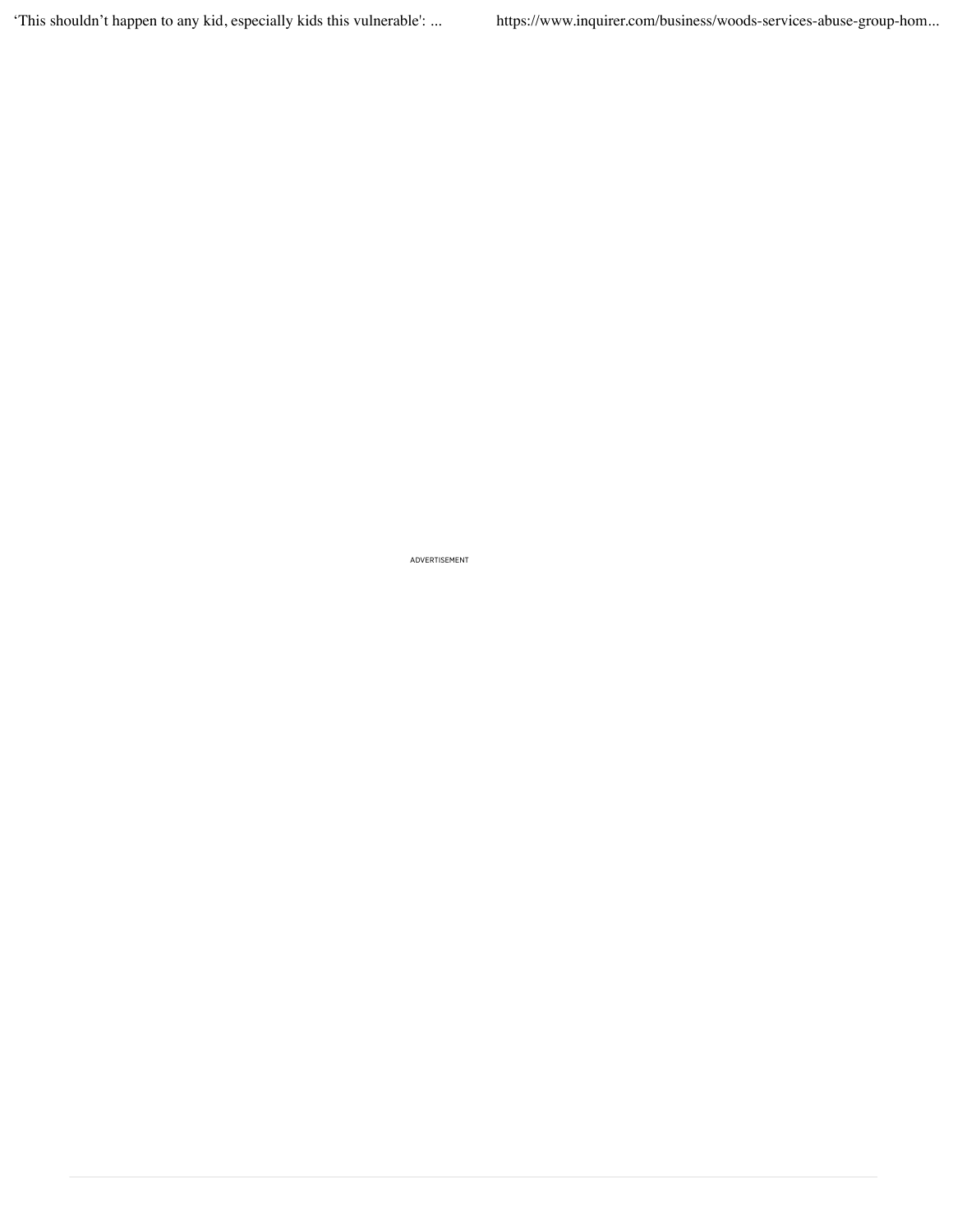ADVERTISEMENT